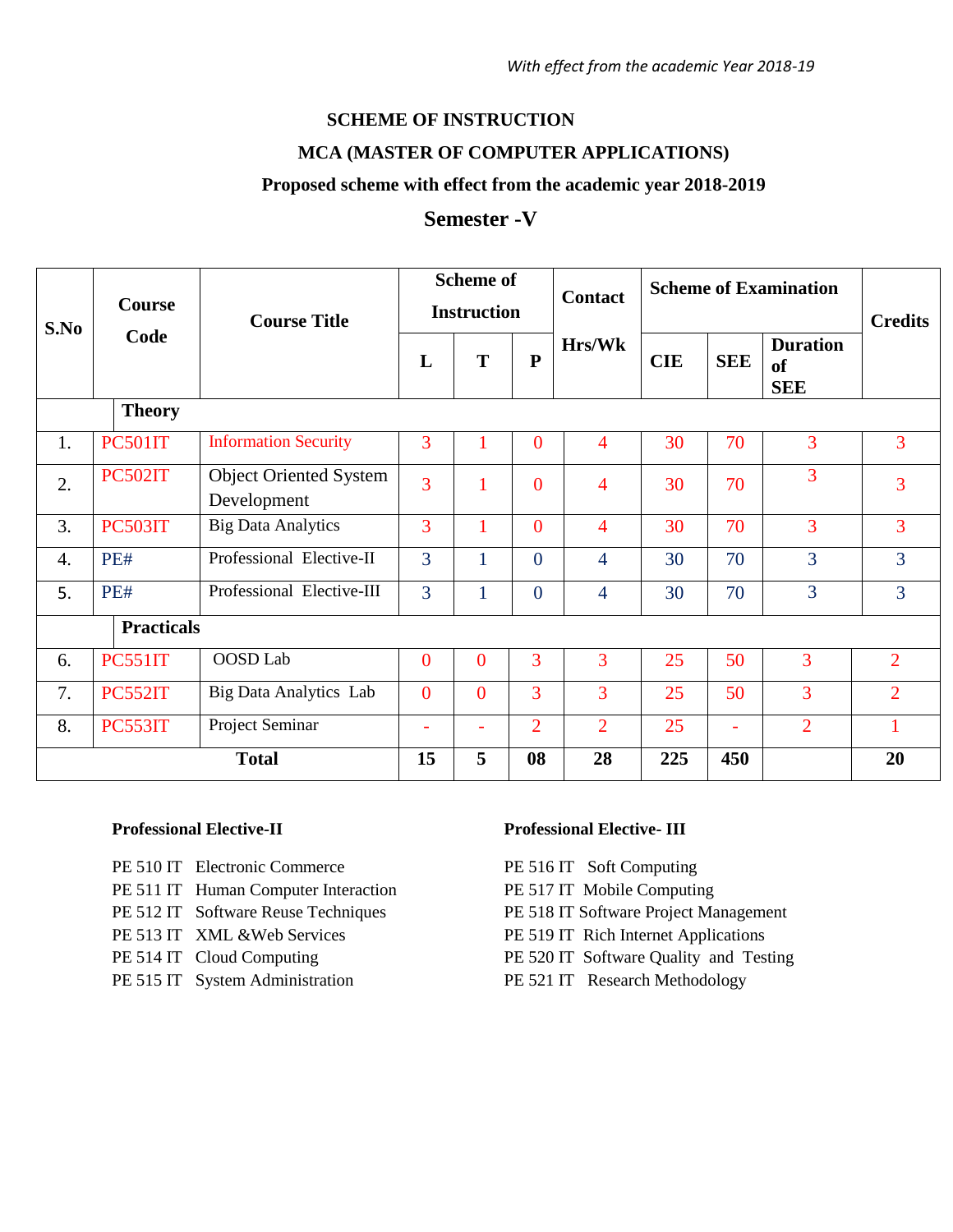# **PC 501 IT INFORMATION SECURITY** *Credits: 3*

*Instruction: (3L+ 1L) hrs per week Duration of SEE: 3 hours CIE: 30 marks SEE: 70 marks*

## **UNIT-I**

**Introduction**: History, Critical characteristics of information, NSTISSC security model, Components of an information system, Securing the components, Balancing security and access, The SDLC, The security SDLC. Need for Security: Business needs, Threats, Attacks- secure software development.

#### **UNIT-II**

**Legal, Ethical and professional Issues:** Law and ethics in information security, Relevant U.S lawsinternational laws and legal bodies, Ethics and information security.

**Risk Management:** Overview, Risk identification, Risk assessment, Risk control strategies, selecting a risk control strategy, Quantita tive versus qualitative risk control practices, Risk management discussion points, Recommended risk control practices.

## **UNIT-III**

**Planning for Security:** Security policy, Standards and practices, Security blue print, Security education, Continuity strategies.

**Security Technology:** Firewalls and VPNs, Physical design, Firewalls, Protecting remote connections

## **UNIT-IV**

**Security Technology:** Intrusion detection, access control and other security tolls: Intrusion detection and prevention systems, Scanning and analysis tools, Access control devices.

**Cryptography:** Foundations of cryptology, Cipher methods, Cryptographic Algorithms, Cryptographic tools, Protocols for secure communications, Attacks on cryptosystems.

#### **UNIT- V**

**Implementing Information Security:** Information security, project management, Technical topics of implementation, Non technical aspects of implementation, Security certification and accreditation.

**Security and Personnel:** Positioning and staffing security function, Employment policies and practices, Internal control strategies. Information security maintenance : Security management models, The maintenance model, Digital forensics

- 1. Michel E Withman and Herbert J Mattord, Principles and Practices of Information Security, Cengage Learning, 2009.
- 2. Thomas R Peltier, Justin Peltier, John Blackley, Information Security Fundamentals, Auerbach Publications, 2010.
- 3. Detmar W Straub, Seymour Goodman, Richard L Baskerville, Information Security, Policy, Processes and Practices, PHI , 2008.
- 4. Mark Merkow and Jim Breithaupt, Information Security Principle and Practices, Pearson Education, 2007.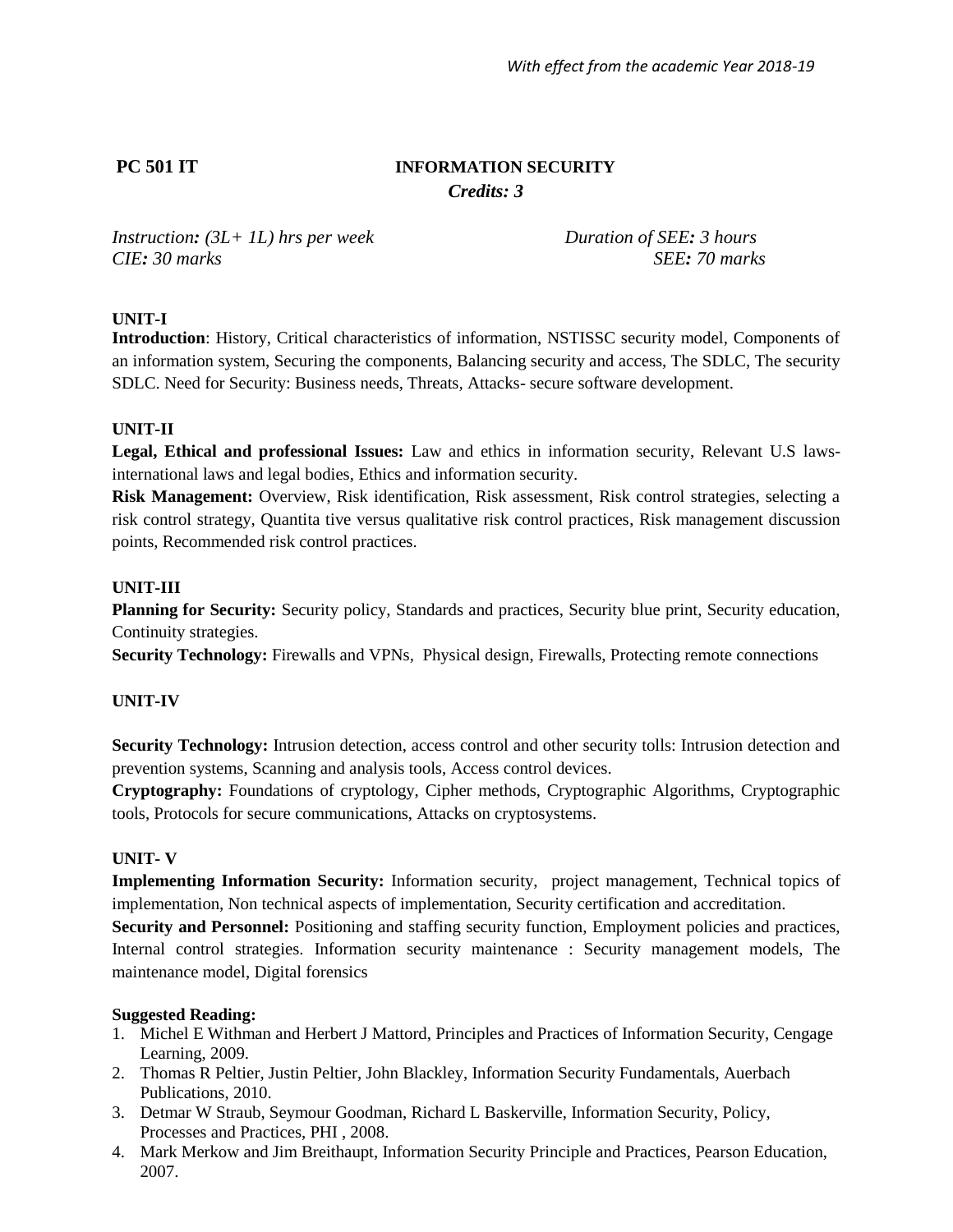#### **PC 502 IT OBJECT ORIENTED SYSTEM DEVELOPMENT** *Credits: 3*

#### *Instruction: (3L +1T) hrs per week Duration of SEE: 3 hours CIE: 30 marks SEE: 70 marks*

### **UNIT – I**

UML Introduction **:** , Introduction to UML, Hello World. Basic Structural Modeling: Classes, Relationships, Common Mechanisms, Diagrams, Class Diagrams.

Advanced Structural Modeling **:** Advanced Classes, Advanced Relationships, Relationships, Interfaces, Types and Roles, Packages, Instances, Object Diagrams , Components.

## **UNIT – II**

Basic Behavioral Modeling**:** Interactions, Use Cases, Use Case Diagrams, Interaction Diagrams, Activity Diagrams.

Advanced Behavioral Modeling**:** Events and signals, State Machines, Processes and Threads, Times and space, State Chart Diagrams.

### **UNIT – III**

Architectural Modeling**:** Artifacts, Deployment Collaborations, Patterns and Frame works, Artifact diagrams, Deployment diagrams, Systems and models.

#### **UNIT – IV**

Unified Software Development Process**:** The Unified Process, The Four Ps, A Use- Case- Driven Process, An Architecture, An Architecture – Centric Process, An Iterative and incremental Process.

#### **UNIT – V**

Core Workflows**:** Requirements Capture, Capturing Requirements as Use Cases, Analysis, Design, Implementation, Test.

- 1. Grady Booch, James Rumbaugh, Ivor Jacbson," The Unified Modeling Language User Guide, ",  $2<sup>nd</sup>$  Edition, Pearson Education, India, 2007.
- 2. Ivor Jacbson, Grady Booch, James Rumbaugh, "The Unified Software Development Process", Pearson Education, India, 2008.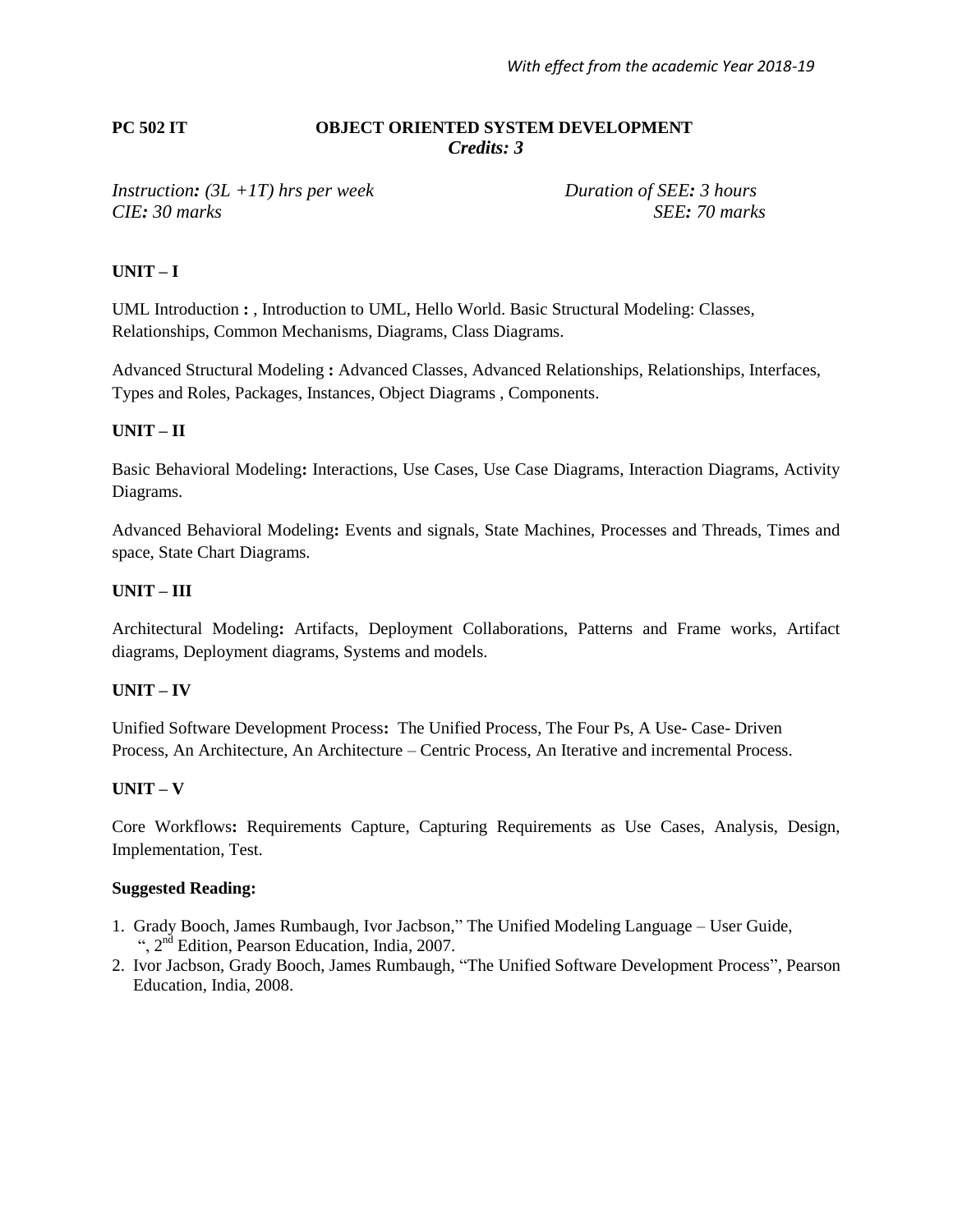## **PC 503 IT BIG DATA ANALYTICS**

 *Credits: 3*

*Instruction: (3L +1T) hrs per week Duration of SEE: 3 hours CIE: 30 marks SEE: 70 marks*

### **UNIT – I:**

**Getting an overview of Big Data**: Introduction to Big Data, Structuring Big Data, Types of Data, Elements of Big Data, Big Data Analytics, Advantages of Big Data Analytics.

**Introducing Technologies for Handling Big Data:** Distributed and Parallel Computing for Big Data, Cloud Computing and Big Data, Features of Cloud Computing, Cloud Deployment Models, Cloud Services for Big Data, Cloud Providers in Big Data Market.

#### **UNIT – II:**

**Understanding Hadoop Ecosystem:** Introducing Hadoop, HDFS and MapReduce, Hadoop functions, Hadoop Ecosystem.

**Hadoop Distributed File System**- HDFS Architecture, Concept of Blocks in HDFS Architecture, Namenodes and Datanodes, Features of HDFS. MapReduce.

**Introducing HBase** - HBase Architecture, Regions, Storing Big Data with HBase, Combining HBase and HDFS, Features of HBase, Hive, Pig and Pig Latin, Sqoop, ZooKeeper, Flume, Oozie.

#### **UNIT- III:**

**Understanding MapReduce Fundamentals and HBase:** The MapReduce Framework ,Exploring the features of MapReduce, Working of MapReduce, Techniques to optimize MapReduce Jobs, Hardware/Network Topology, Synchronization, File system, Uses of MapReduce, Role of HBase in Big Data Processing- Characteristics of HBase.

**Understanding Big Data Technology Foundations:** Exploring the Big Data Stack, Data Sources Layer, Ingestion Layer, Storage Layer, Physical Infrastructure Layer, Platform Management Layer, Security Layer, Monitoring Layer, Visualization Layer.

#### **UNIT – IV:**

**Storing Data in Databases and Data Warehouses:** RDBMS and Big Data, Issues with Relational Model, Non – Relational Database, Issues with Non Relational Database, Polyglot Persistence, Integrating Big Data with Traditional Data Warehouse, Big Data Analysis and Data Warehouse.

#### **UNIT –V:**

**NoSQL Data Management:** Introduction to NoSQL, Characteristics of NoSQL, History of NoSQL, Types of NoSQL Data Models- Key Value Data Model, Column Oriented Data Model, Document Data Model, Graph Databases, Schema-Less Databases, Materialized Views, CAP Theorem.

- 1. BIG DATA, Black Book TM, DreamTech Press, 2016 Edition.
- 2. Seema Acharya, Subhasni Chellappan , "BIG DATA and ANALYTICS", Wiley publications, 2016
- **3.** Nathan Marz and James Warren, "BIG DATA- Principles and Best Practices of Scalable Real-Time Systems", 2010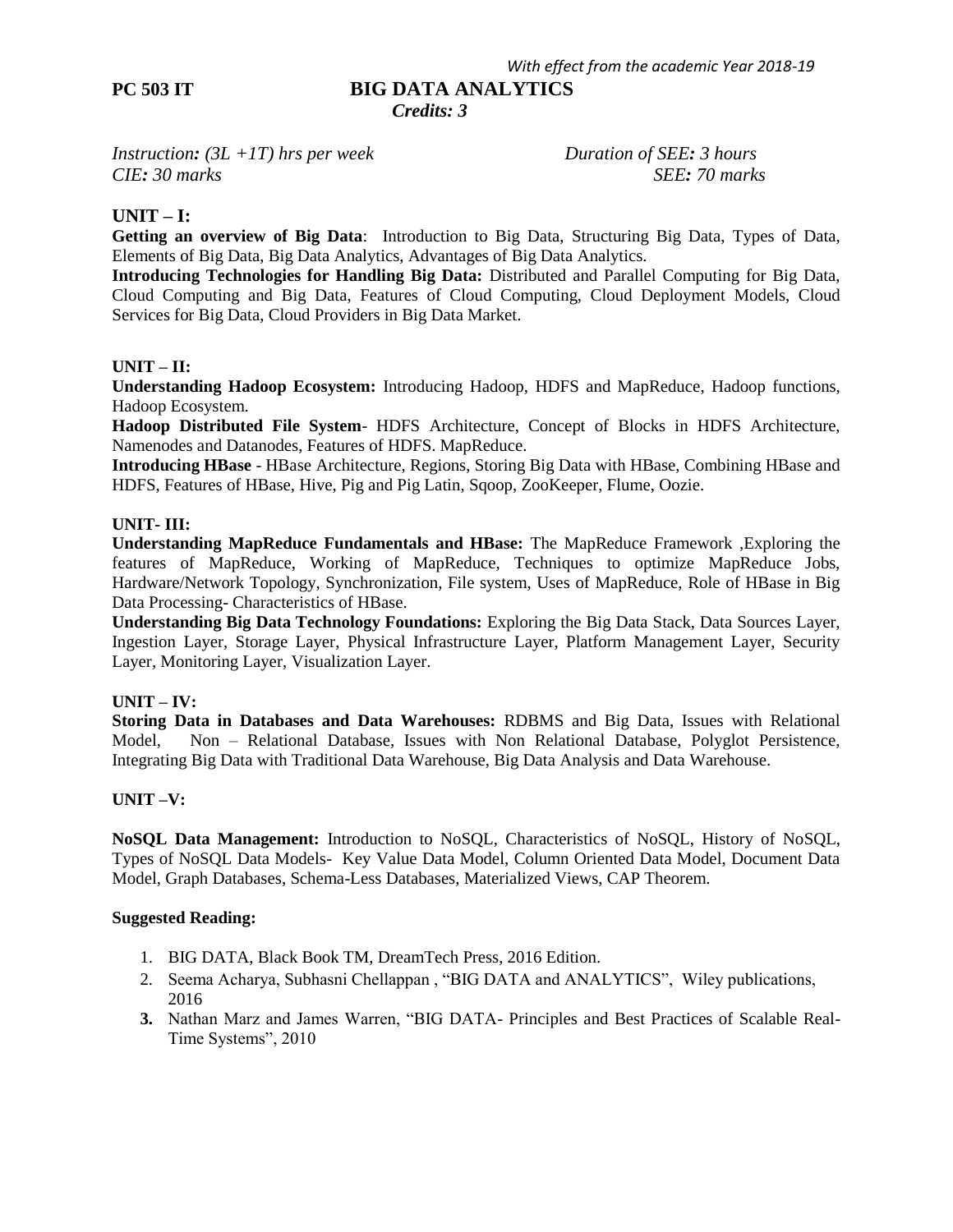# **PE 510 IT E- COMMERCE** *Credits: 3*

*Instruction: (3L +1T) hrs per week Duration of SEE: 3 hours CIE: 30 marks SEE: 70 marks*

# **UNIT - I**

Electronic Commerce-Frame work, anatomy of E-Commerce applications, E-Commerce Consumer applications, E-Commerce organization applications.

Consumer Oriented Electronic commerce - Mercantile Process models.

# **UNIT - II**

Electronic payment systems - Digital Token-Based, Smart Cards, Credit Cards, Risks in Electronic Payment systems.

Inter Organizational Commerce - EDI, EDI Implementation, Value added networks.

# **UNIT - III**

Intra Organizational Commerce - work Flow, Automation Customization and internal Commerce, Supply chain Management.

Corporate Digital Library - Document Library, digital Document types, corporate Data Warehouses.

## **UNIT- IV**

Advertising and Marketing - Information based marketing, Advertising on Internet, on-line marketing process, market research.

Consumer Search and Resource Discovery - Information search and Retrieval, Commerce Catalogues, Information Filtering.

## **UNIT - V**

Multimedia - key multimedia concepts, Digital Video and electronic Commerce, Desktop video processing, Desktop video conferencing.

## **TEXT BOOK:**

**1. Frontiers of electronic commerce – Kalakata, Whinston, Pearson.**

- **2. E-Commerce fundamentals and applications Hendry Chan, Raymond Lee, Tharam Dillon, Ellizabeth Chang, John Wiley.**
- **3 E-Commerce, Efrain Turbon, Jae Lee, David King, H.Michael Chang.**
- **4. Electronic Commerce – Gary P.Schneider – Thomson.**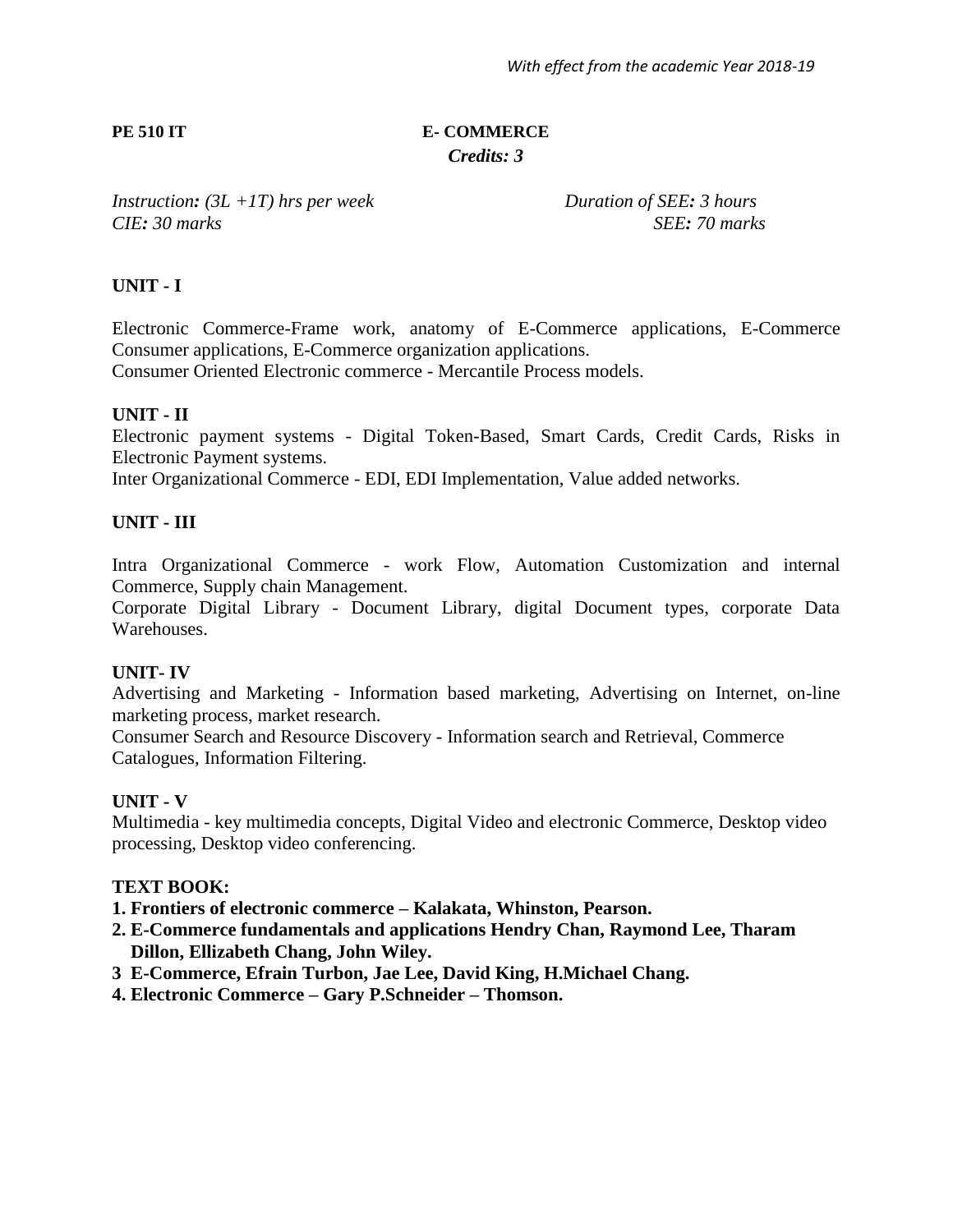# **PE 511 IT HUMAN COMPUTER INTERACTION**

*Credits: 3*

*Instruction: (3L + 1L) hrs per week Duration of SEE: 3 hours CIE: 30 marks SEE: 70 marks* 

# **UNIT- I**

**Interaction Paradigms:** Computing Environments, Analyzing Interaction Paradigms, Interaction Paradigms

**Interaction Frameworks and Styles**: Frameworks for Understanding Interaction, Coping with Complexity, Interaction Styles.

## **UNIT- II**

**Interaction Design Process:** Iterative Design, User-Centered Design, Interaction Design Models, Overview of Interaction Design Models

**Discovery**: Discovery Phase Framework, Collection, Interpretation , Documentation **Design**: Conceptual Design, Physical Design, Evaluation, Interface Design Standards, Designing the Facets of the Interface.

## **UNIT- III**

**Design Principles:** Principles of Interaction Design, Comprehensibility, Learnability, Effectiveness/Usefulness, Efficiency/Usability, Grouping, Stimulus Intensity , Proportion , Screen Complexity, Resolution/Closure, Usability Goals

**Interaction Design Models:** Model Human Processor, Keyboard Level Model, GOMS, Modeling Structure, Modeling Dynamics, Physical Models

**Usability Testing:** Usability, Usability Test, Design the Test, Prepare for the Test, Perform the Test, Process the Data

## **UNIT- IV**

**Interface Components:** The WIMP Interface, Other Components

**Icons**: Human Issues Concerning Icons, Using Icons in Interaction Design, Technical Issues Concerning Icons

**Color:** The Human Perceptual System, Using Color in Interaction Design, Color Concerns for Interaction Design, Technical Issues Concerning Color

## **UNIT- V**

**Text**: Human Issues Concerning Text, Using Text in Interaction Design, Technical Issues Concerning Text

**Speech and Hearing**: The Human Perceptual System, Using Sound in Interaction Design, Technical Issues Concerning Sound

**Touch and Movement:** The Human Perceptual System, Using Haptics in Interaction Design, Technical Issues Concerning Haptics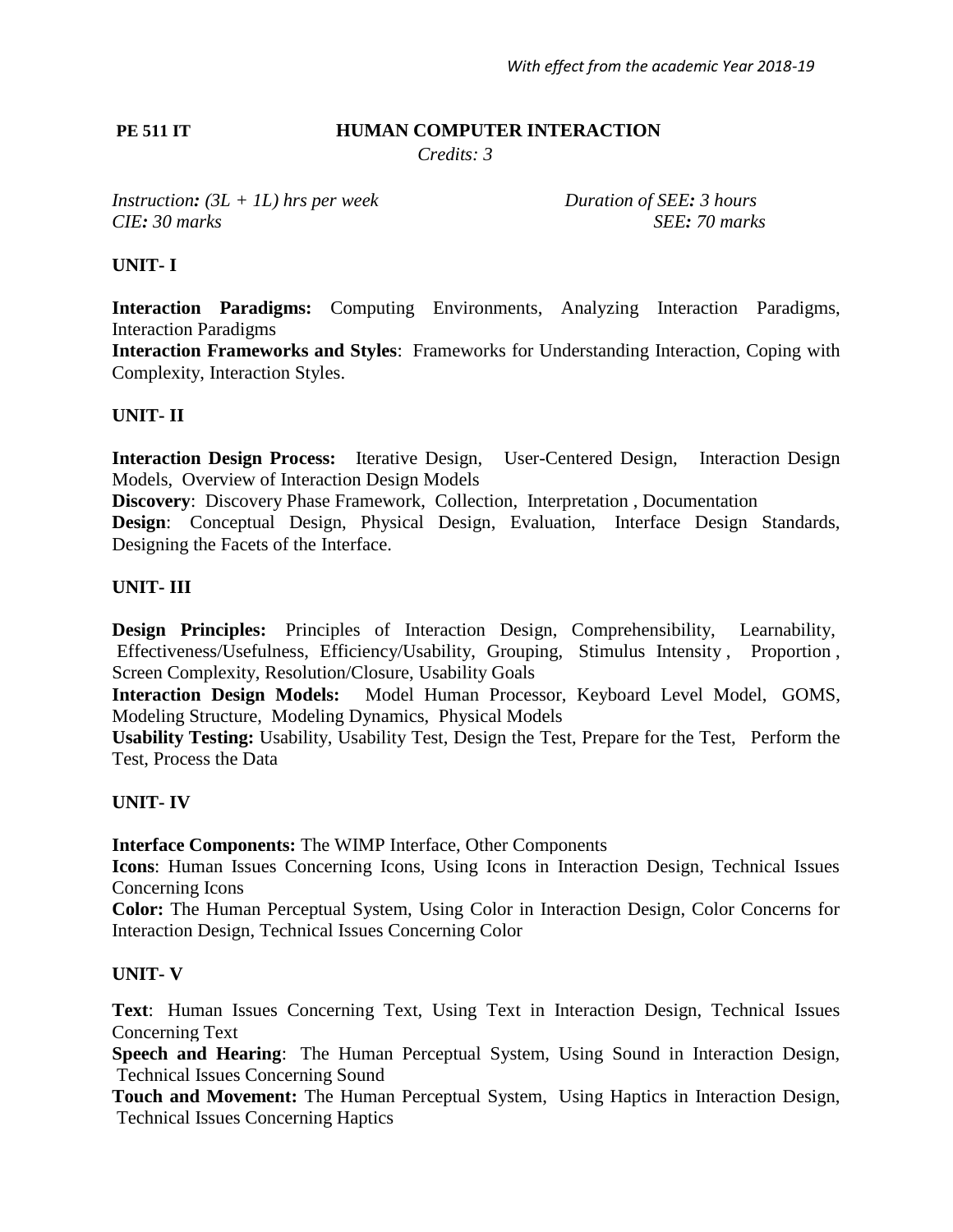- 1. Steven Heim, *The Resonant Interface: HCI Foundations for Interaction Design*, Addison-Wesley, 2007
- 2. J. Preece, Y. Rogers, and H. Sharp, *Interaction Design: Beyond Human-Computer Interaction*, Wiley & Sons, 2nd Edition, 2007
- 3. [Ben Shneiderman](http://www.pearson.ch/autor/24454/Ben-Shneiderman.aspx) , [Catherine Plaisant,](http://www.pearson.ch/autor/38094/Catherine-Plaisant.aspx) *Designing the User Interface: Strategies for Effective Human-Computer Interaction*, Addison-Wesley, 5th Edition, 2009.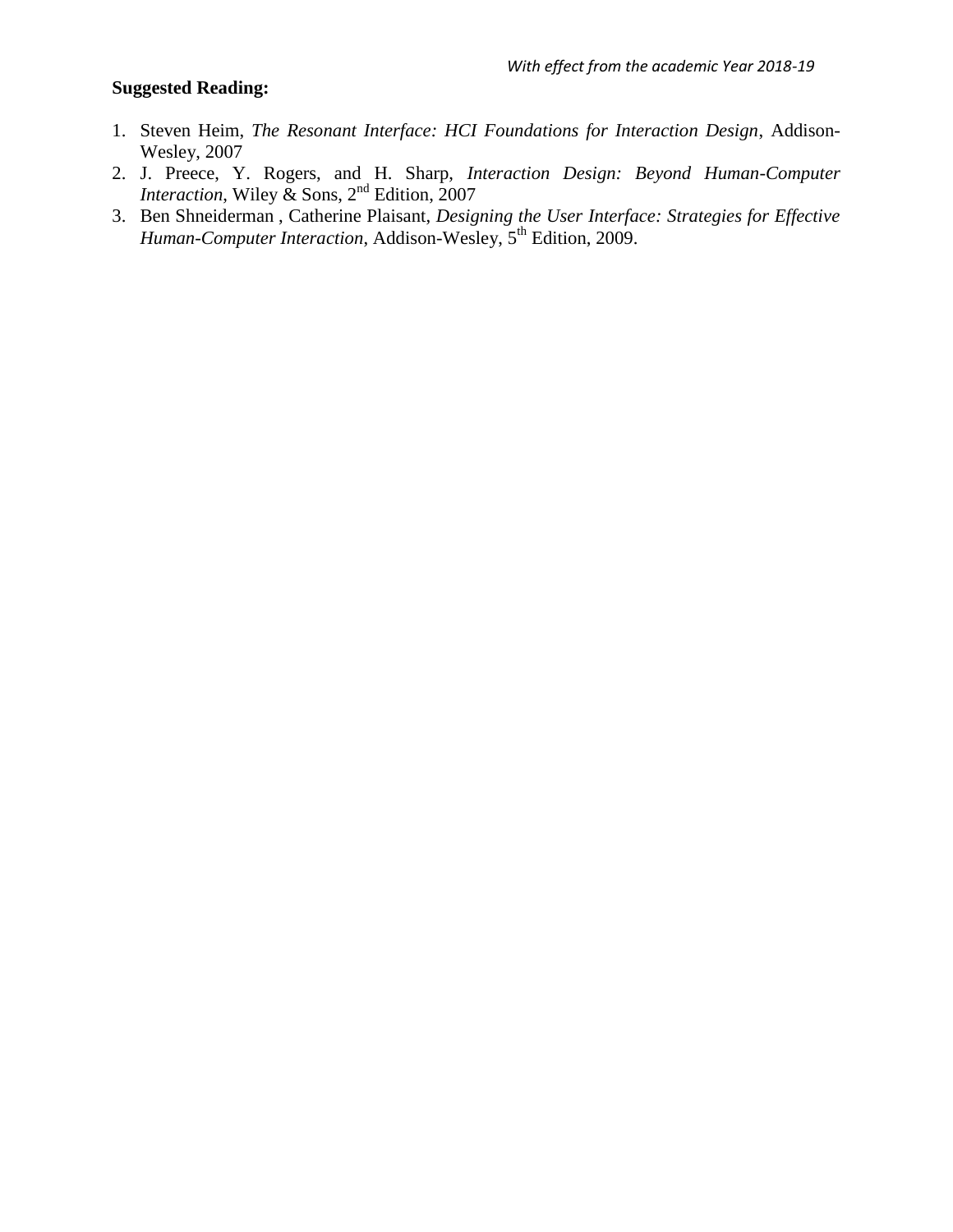#### **PE 512 IT** SOFTWARE REUSE TECHNIQUES

*Credits: 3*

*Instruction: (3L + 1L) hrs per week Duration of SEE: 3 hours CIE: 30 marks SEE: 70 marks*

# **UNIT-I**

Software reuse success factors, Reuse driven software engineering business, Object oriented software engineering, applications and component sub systems, use case components, object components.

## **UNIT-II**

Design Patterns – Introduction, Creational patterns, factory, factory method, abstract factory, singleton, builder prototype.

## **UNIT-III**

Structural Patterns- Adapters, bridge, composite, decorator, façade, flyweight, proxy. Behavioral Patterns – Chain of responsibility, command, and interpreter.

## **UNIT-IV**

Behavioral Patterns – Iterator, mediator, memento, observer, state, strategy, template, visitor, other, design patterns- Whole part, master- slave, view handler, forwarder- receiver, client – dispatcher- server, publisher – subscriber.

# **UNIT-V**

Architectural patterns – Layers, pipes and filters, black board, broker ,model - view controller, presentation- abstraction – control, micro kernel, reflection.

- 1. Ivar Jacabson, Martin Griss, Patrick Hohson Software Reuse. Architecture, Process and Organization for Bussiness Success, ACM Press, 1997.
- 2. Erich Gamma, Richard Helm, Ralph Johnson, John Vlissides Design Patterns- Addison, 1995, Pearson Education.
- 3. Frank Buschmann etc. Pattern Oriented Software Architecture Volume 1, Wiley 1996.
- 4. James W Cooper Java Design Patterns, a tutorial, Addison 2000, Pearson Education.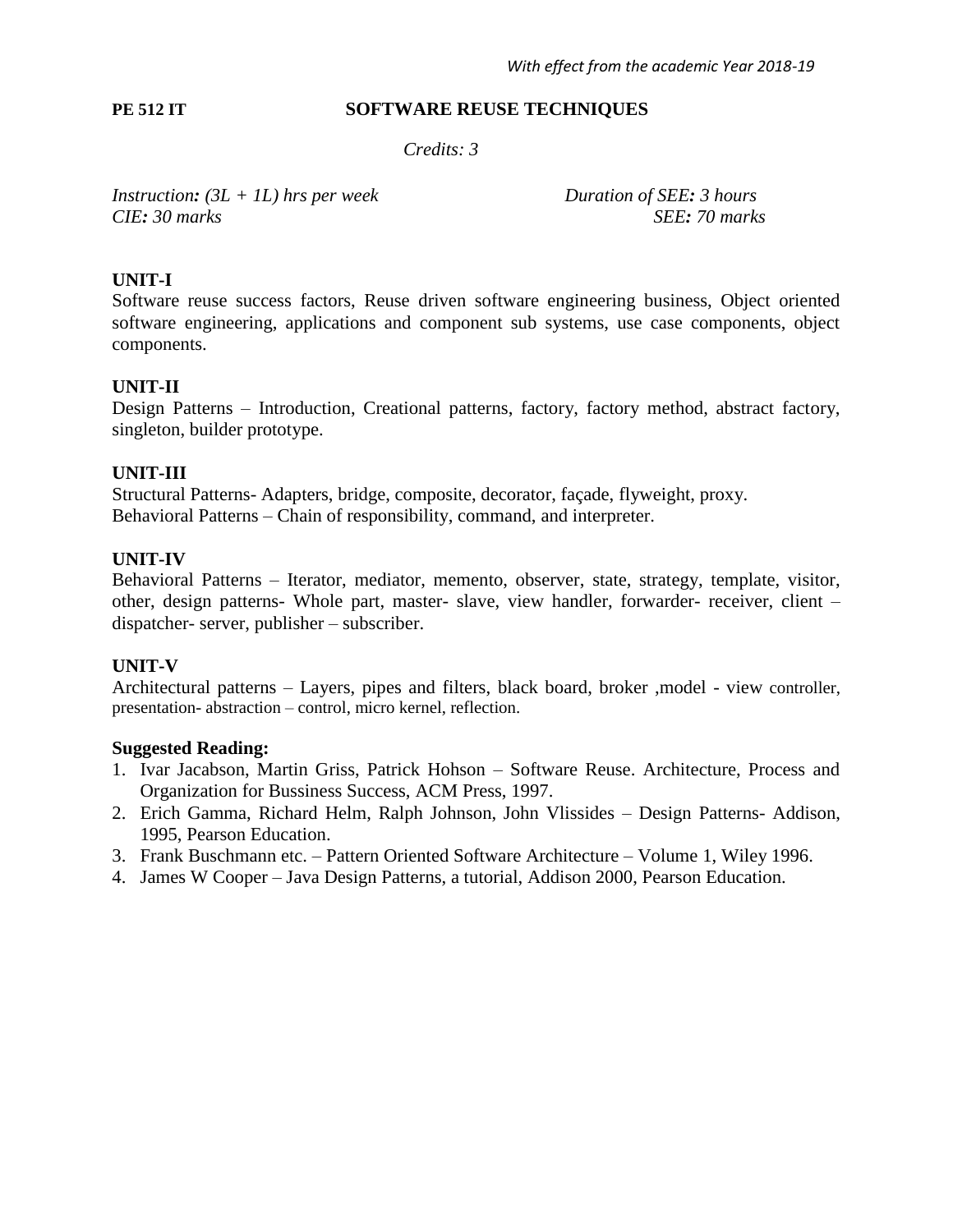#### **PE 513 IT XML AND WEB SERVICES**

*Credits: 3*

*Instruction: (3L +1L) hrs per week Duration of SEE: 3 hours CIE: 30 marks SEE: 70 marks*

## **UNIT- I** :

Introduction : Role Of XML - XML and The Web - XML Language Basics - SOAP - Web Services - Revolutions Of XML - Service Oriented Architecture (SOA).

#### **UNIT- II** :

XML Technology : XML Technology**,** XML - Name Spaces - Structuring With Schemas and DTD - Presentation Techniques - Transformation - XML Infrastructure.

#### **UNIT- III**:

SOAP: Overview Of SOAP - HTTP - XML-RPC - SOAP: Protocol - Message Structure - Intermediaries - Actors - Design Patterns And Faults - SOAP With Attachments.

#### **UNIT- IV**:

WEB Services: Overview - Architecture - Key Technologies - UDDI - WSDL - ebXML - SOAP And Web Services In E-Com - Overview Of .NET And J2EE.

#### **UNIT- V**:

XML Security: Security Overview - Canonicalization - XML Security Framework - XML Encryption - XML Digital Signature - XKMS Structure - Guidelines For Signing XML Documents - XML In Practice.

- 1. Frank. P. Coyle, XML, Web Services And The Data Revolution, Pearson Education, 2002.
- 2. Ramesh Nagappan , Robert Skoczylas and Rima Patel Sriganesh, Developing Java Web Services, Wiley Publishing Inc., 2004.
- 3. Sandeep Chatterjee, James Webber, Developing Enterprise Web Services, Pearson Education, 2004.
- 4. McGovern, et al., Java Web Services Architecture, Morgan Kaufmann Publishers,2005. Gustavo A, Fabio C, Harumi K, Vijay M. Web Services: Concepts, Architectures and Applications. Springer (Universities Press), 2004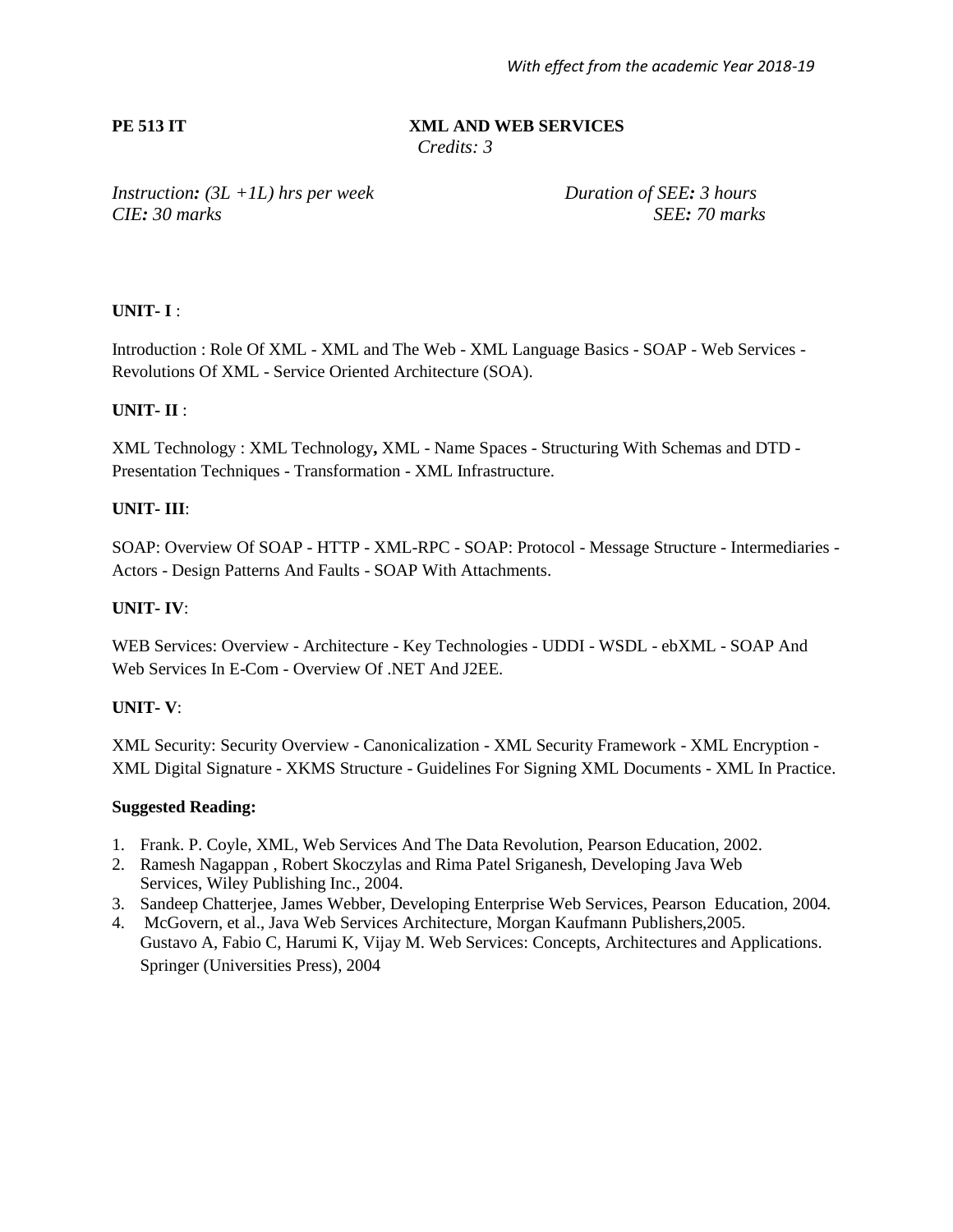# **PE 514 IT CLOUD COMPUTING**

 *Credits: 3*

*Instruction : 3L hrs per week Duration of SEE : 3 hours* 

*CIE : 30 Marks SEE : 70 Marks*

# **Unit- I**

Introduction, Benefits and challenges, Cloud computing services, Resource Virtualization, Resource pooling sharing and provisioning

# **Unit -II**

Scaling in the Cloud, Capacity Planning , Load Balancing, File System and Storage,

# **Unit-III**

Multi-tenant Software, Data in Cloud , Database Technology, Content Delivery Network, Security Reference Model , Security Issues, Privacy and Compliance Issues

# **Unit-IV**

Portability and Interoperability Issues, Cloud Management and a Programming Model Case Study, Popular Cloud Services

# **Unit- V**

Enterprise architecture and SOA, Enterprise Software , Enterprise Custom Applications, Workflow and Business Processes, Enterprise Analytics and Search, Enterprise Cloud Computing Ecosystem.

# **Suggested Reading:**

1. Cloud Computing - Sandeep Bhowmik, Cambridge University Press, 2017.

2. Enterprise Cloud Computing - Technology, Architecture, Applications by Gautam Shroff, Cambridge University Press, 2016.

3. Kai Hwang, Geoffrey C.Fox, Jack J.Dongarra, "*Distributed and Cloud Computing From Parallel Processing to the Internet of Things*", Elsevier, 2012.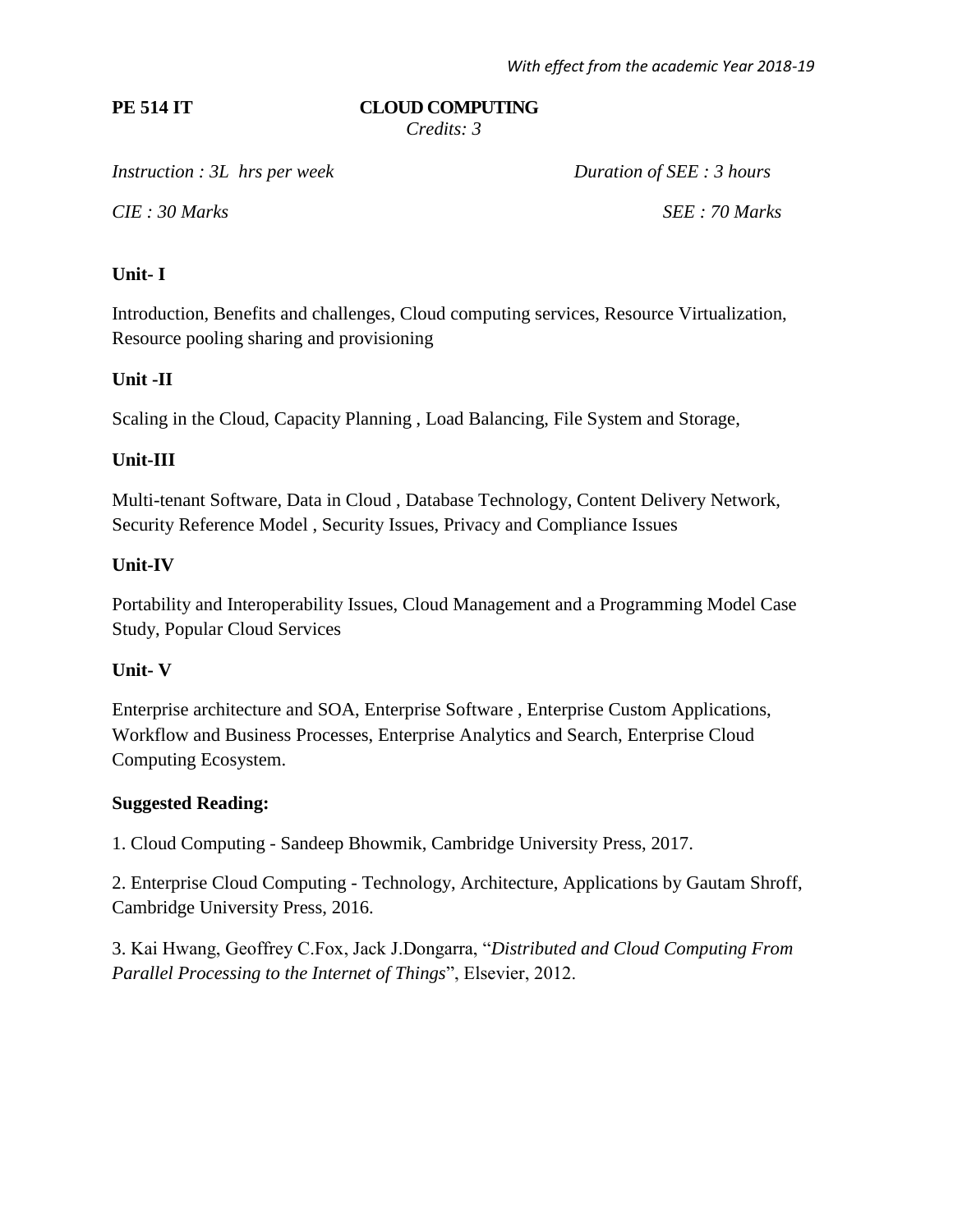#### **PE 515 IT SYSTEM ADMINISTRATION**

*Credits: 3*

*Instruction: (3L +1L) hrs per week Duration of SEE: 3 hours CIE: 30 marks SEE: 70 marks*

#### **UNIT- I**

Functions of system administration, UNIX: Files, Processes Devices, file system, essential administrative tools: Grep, awk, files and directory commands, starting and shutdown process.

#### **UNIT- II**

User accounts, security, managing system resources : System performance, managing CPU usage, memory, disk I/O automating tasks with scripts.

#### **UNIT- III**

File system and Disks: Mounting, adding disks, CD-Rom devices, and backup and restore terminals modems and printers.

## **UNIT- IV**

TCP/IP Network Management: TCP/IP networking, adding a new host, NFS/NIS, monitoring the network, E-mail,configuring and building Kernel for Linux.

#### **UNIT- V**

Database administration skills covering installation, configuration and tuning a database, administering servers and server groups, managing and optimizing schemas, tables, indexes, and views, creating logins, configuring permissions, assigning roles and performing other essential security tasks, backup and recovery strategies, automation and maintenance.

#### **Suggested Readings:**

1. Aeleon Frisch, Essential System Administration, O"Reilly, 1995, Second Edition.

- 2. Aeleon Frisch, Essential Windows Administration, O"Reilly, 1998, First Edition.
- 3. Nemeth, Unix System Administration, Pearson Education, 2000.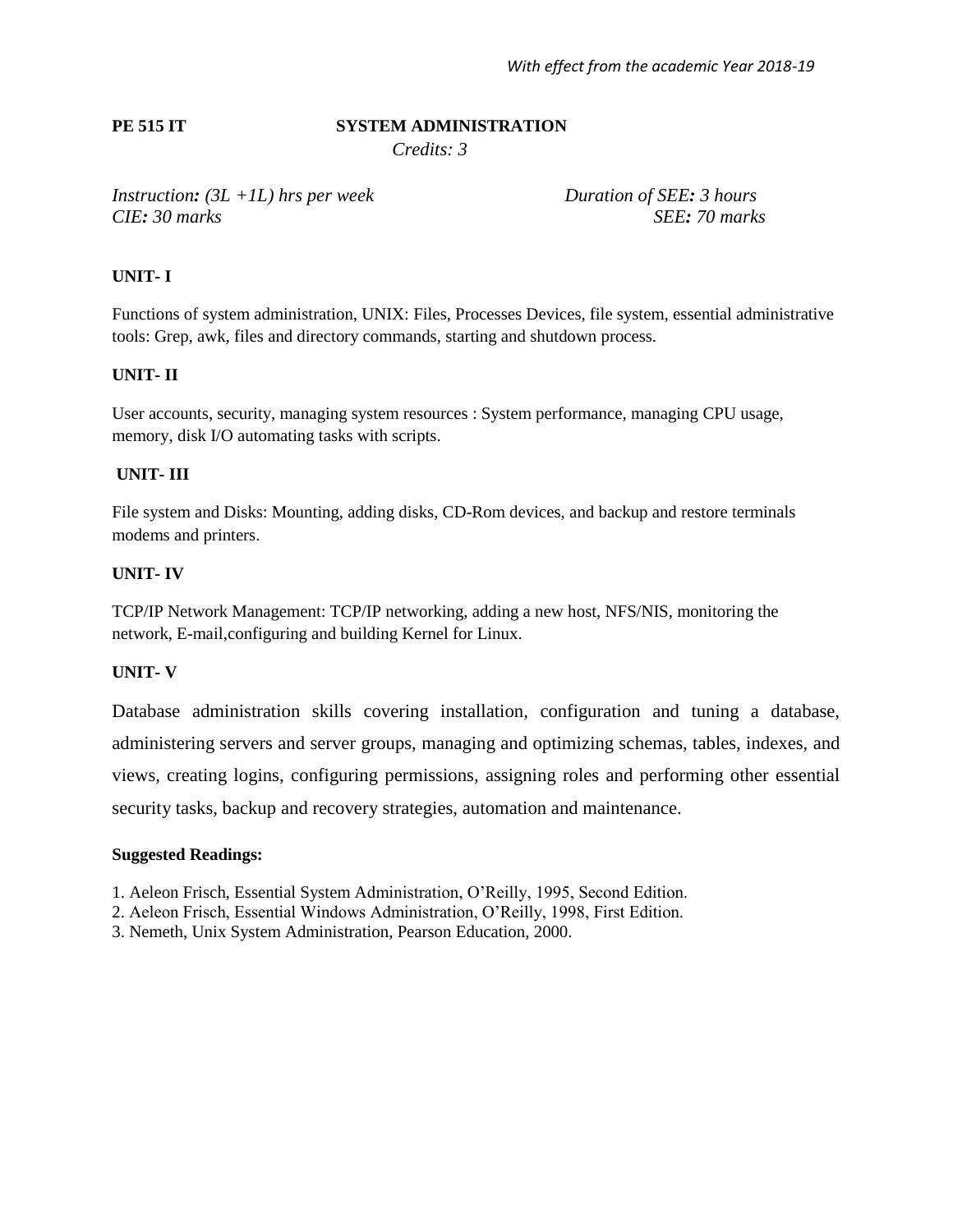# **PE 516 IT** SOFT COMPUTING

*Credits: 3*

*Instruction: (3L +1L) hrs per week Duration of SEE: 3 hours CIE: 30 marks SEE: 70 marks*

## **UNIT-I**

Fundamentals of Neural Networks: Basic Concepts of Neural Networks, Human Brain, Model of an Artificial Neuron, Neural Network Architectures, Characteristics of Neural Networks, Learning Methods, Taxonomy of Neural Network Architectures, History of Neural Network Research, Early Neural Network Architectures, Some Application Domains.

Back Propagation Networks: Architecture of a Back Propagation Network, Back Propagation Learning, Illustration, Applications.

## **UNIT-II**

Associative Memory: Autocorrelators, Heterocorrelators, Wang Et Al"s Multiple Training Encoding Strategy, Exponential BAM, Associative Memory for Real-Coded Pattern Pairs, Applications, Recent Trends.

Adaptive Resonance Theory: Introduction, ART1, ART2, Applications, Sensitives of Ordering of Data.

### **UNIT-III**

Fuzzy Set Theory: Fuzzy Versus Crisp, Crisp Sets, Fuzzy Sets, Crisp Relations, Fuzzy Relations. Fuzzy Systems: Crisp Logic, Predicate Logic, Fuzzy Logic, Fuzzy Rule Based Systems, Defuzzification Methods, Applications.

## **UNIT-IV**

Fundamentals of Genetic Algorithms: Genetic Algorithms: History, Basic Concepts, Creation of Off springs, Working Principle, Encoding, Fitness Function, Reproduction.

Genetic Modeling: Inheritance Operators, Cross Over, Inversion, And Deletion, Mutation Operator, Bit-Wise Operators, Bit-Wise Operators used in GA, Generational Cycle, Convergence of Genetic Algorithms, Applications, Multi- Level Optimization, Real Life Problem, Differences and Similarities Between GA and Other Traditional Methods, Advances in GA.

#### **UNIT-V**

Integration of Neural Networks, Fuzzy Logic and Genetic Algorithms: Hybrid Systems, Neural Networks, Fuzzy Logic, and Genetic Algorithms Hybrids, Preview of Hybrid Systems

Genetic Algorithms Based Back propagation Networks: Ga Based Weight Determination, Applications. Fuzzy Logic Controlled Controlled Genetic Algorithms: Soft Computing Tools, Problem Description of Optimum Design, Fuzzy Constraints, Illustrations, GA in Fuzzy Logic Controller Design, Fuzzy Logic Controller, FLC-GA Based Structural Optimization, Applications.

- 1. S.Rajasekaran, G.A. Vijayalakshmi Pai, Neural Networks, fuzzy logic, and genetic algorithms - Genetic Algorithm, PHI Learning Private Limited-2010
- 2. S.N.Sivanandam, S.N.Deepa Wiley India , Principles of SOFT COMPUTING, Second Edition 2011.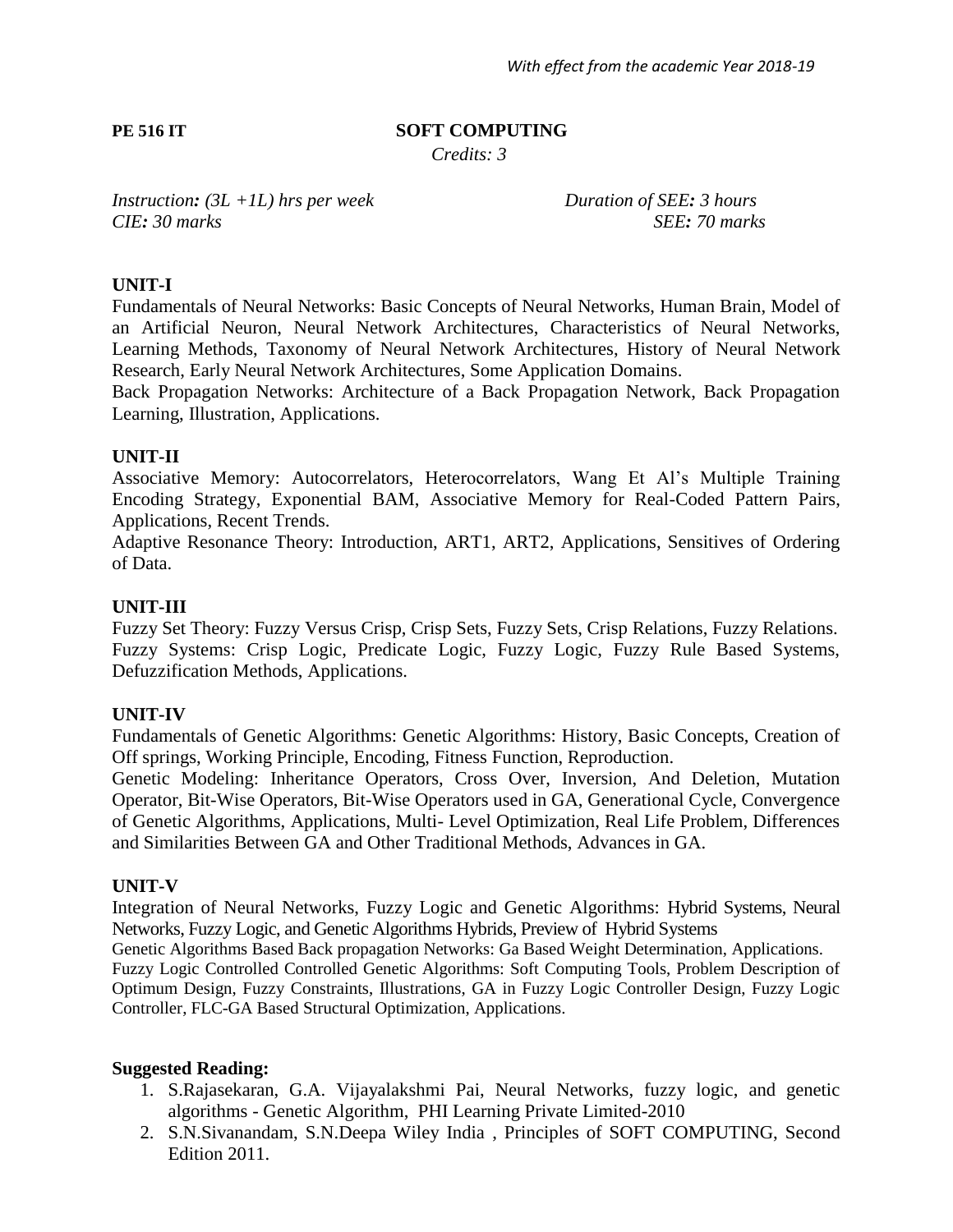# **PE 517 IT MOBILE COMPUTING**

*Credits: 3*

*Instruction: (3L+1L) hrs per week Duration of SEE: 3 hours CIE: 30 marks SEE: 70 marks*

# **UNIT-I**

**Introduction:** Wireless Transmission, Frequencies for Radio Transmission, Signals, Antennas, Signal Propagation, Multiplexing, Modulations, Spread Spectrum, MAC, SOMA, FDMA, TDMA, CDMA, Cellular Wireless Networks.

## **UNIT-II**

**Telecommunication Systems:** GSM, GPRS, Satellite Networks, Basics, Parameters and Configurations, Capacity Allocation, FAMA and DAMA, Broadcast Systems, DAB, DVB, CDMA and 3G.

# **UNIT-III**

**Wireless LAN:** IEEE 802.11 Architecture, Services, MAC – Physical Layer, IEEE 802.11a – 802.11b standards, Bluetooth.

## **UNIT-IV**

**Routing Ad-hoc Network Routing Protocols:** Ad-hoc Network Routing Protocols, Destination Sequenced Distance Vector Algorithm, Cluster Based Gateway Switch Routing, Global State Routing, Fish-eye state Routing, Dynamic Source Routing, Ad-hoc on-demand Routing, Location Aided Routing, Zonal Routing Algorithm.

**Mobile IP -** Dynamic Host Configuration Protocol.

**Traditional TCP -** Classical TCP Improvements – WAP, WAP 2.0.

## **UNIT-V**

**Publishing & Accessing Data in Air:** Pull and Push Based Data Delivery models, Data Dissemination by Broadcast, Broadcast Disks, Directory Service in Air, Energy Efficient Indexing scheme for Push Based Data Delivery.

**File System Support for Mobility:** Distributed File Sharing for Mobility support, Coda and other Storage Manager for Mobility Support.

**Mobile Transaction and Commerce:** Models for Mobile Transaction, Kangaroo and Joey transactions, Team Transaction, Recovery Model for Mobile Transactions, Electronic Payment and Protocols for Mobile Commerce.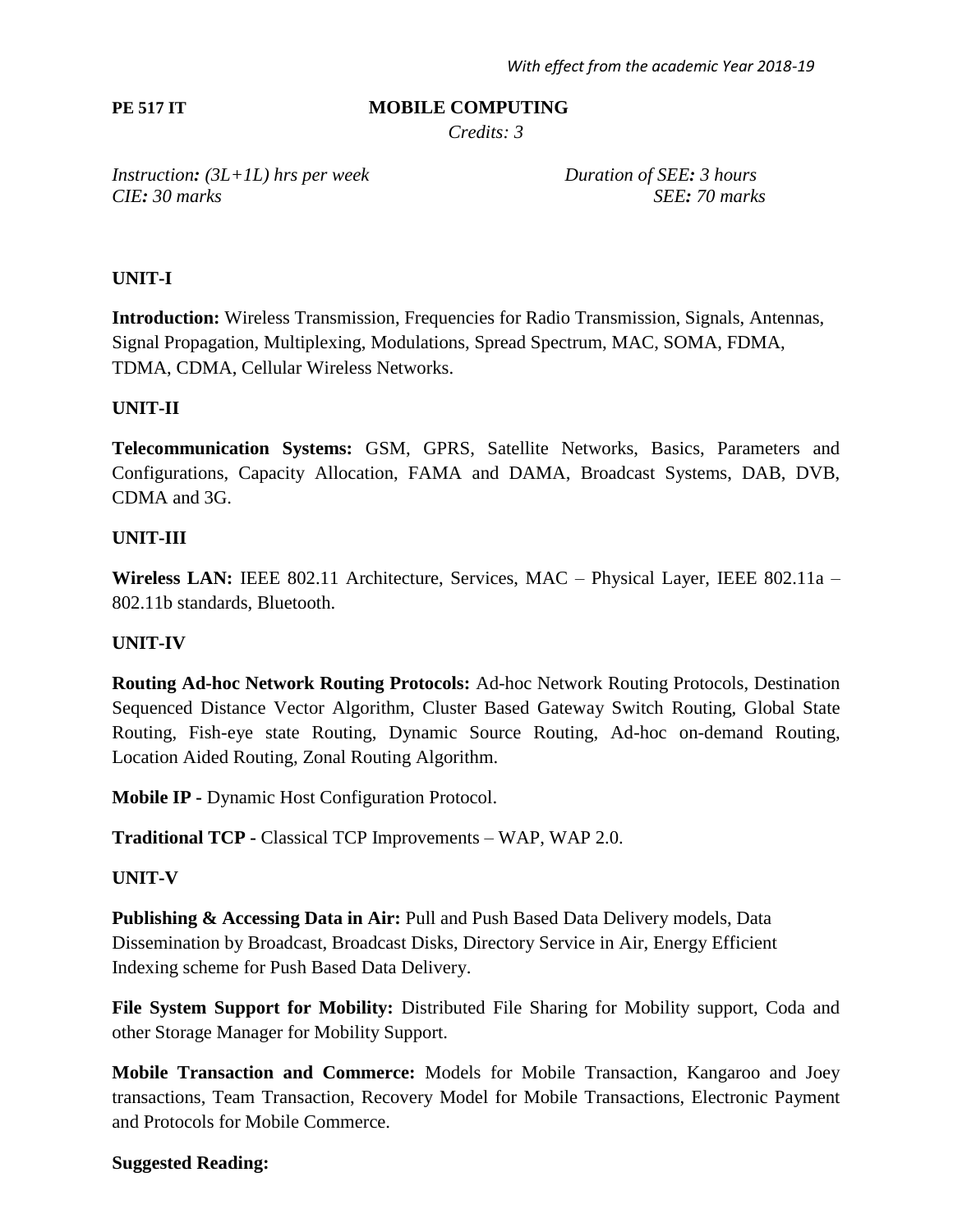- 1. Jochen Schiller, *Mobile Communications*, Pearson Education, 2nd Edition, 2009.
- 2. Kurnkum Garg, *Mobile Computing*, Pearson Education , 2010
- 3. Asoke K Talukder, Roopa R Yavagal, *Mobile Computing*, TMH 2008.
- 4. Raj Kamal, *Mobile Computing*, Oxford, 2009.
- 5."*A Survey of Mobile Transactions appeared in Distributed and Parallel databases*" 16,193- 230, 2004, Kluwer Academics Publishers.
- 6. S. Acharya, M. Franklin and S. Zdonil, "*Balancing Push and Pull for Data Broadcast, Proceedings of the ACM SIGMOD*", Tuscon, AZ, May 1997.
- 7. S.Acharya, R. Alonso, M.Franklin and S.Zdonik, "*Broadcast Disks: Data Management for Assymetric Communication Environments, Proceedings of the ACM SIGMOD Conference*", San Jose, CA, May 1995.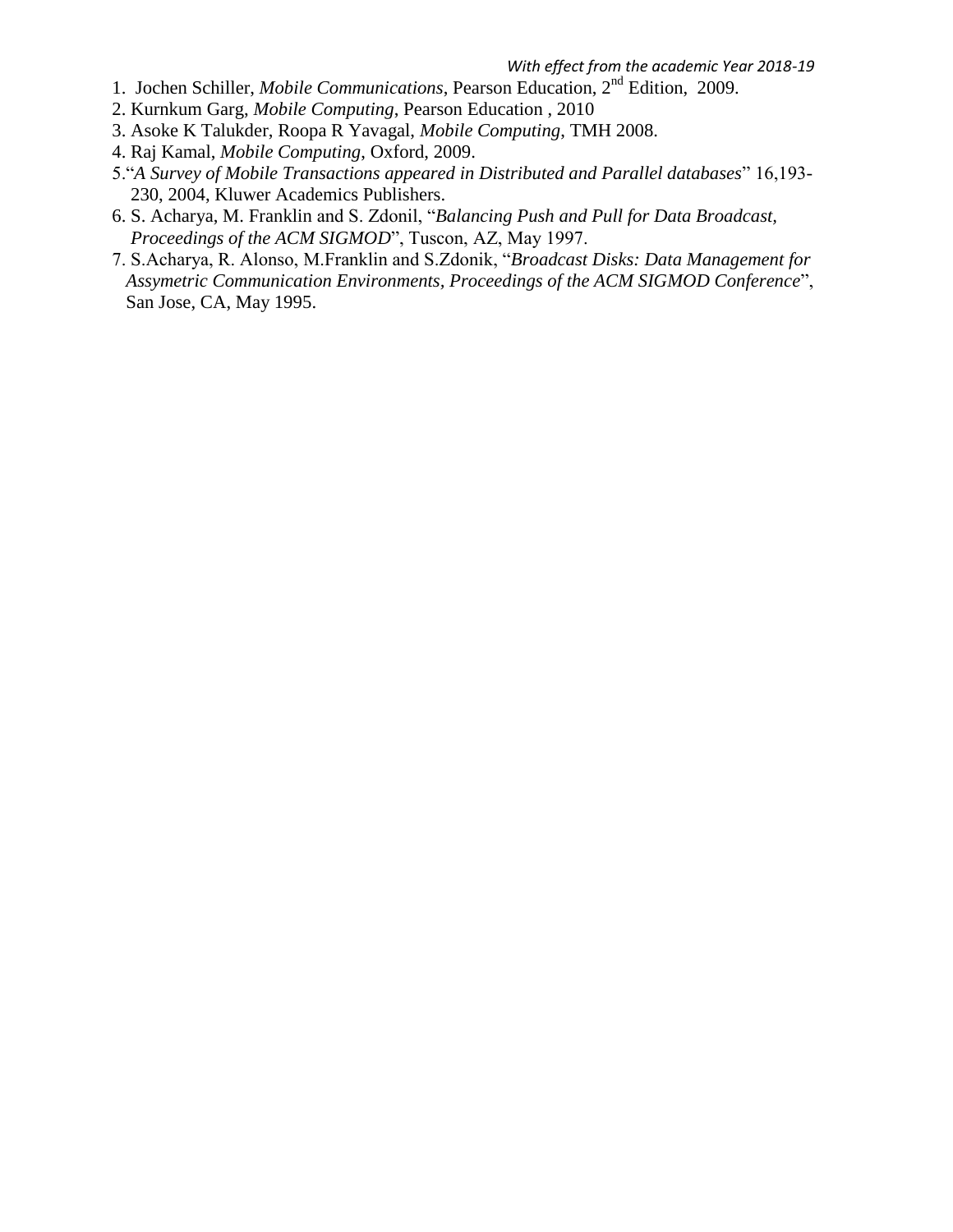# **PE 518 IT SOFTWARE PROJECT MANAGEMENT**

 *Credits: 3*

*Instruction: (3L+1L) hrs per week Duration of SEE: 3 hours CIE: 30 marks SEE: 70 marks*

#### **UNIT-I**

Conventional Software Management, Evolution of Software Economics, Improving Software Economics, Old Way & New.

#### **UNIT-II**

Life – Cycle phases, Artifacts of the process, Model Based Software Architectures, Workflows of the Process, Checkpoints of the process.

#### **UNIT-III**

Iterative Process Planning, Project Organizations & Responsibilities, Process Automation, Project Control of Process Instrumentation, Tailoring the Process.

#### **UNIT-IV**

Modern Project profiles, Next Generation Software Economics, Modern process Transitions, Managing Contacts, Managing People & Organizing Terms.

#### **UNIT-V**

Process improvement & mapping to the CMM, ISO 12207 – an overview, programme management.

- 1. Walker Royce, *Software Project Management – A Unified frame work*, Pearson Education, Addision, 1998,
- 2. Bob Hughes and Mike Cotterell, Software Project Management, Tata Mc Graw Hill, 3<sup>rd</sup> Edition, 2010.
- 3. Watt.S. Humphery, *Managing Software Process* , Addison Wesley, 2008.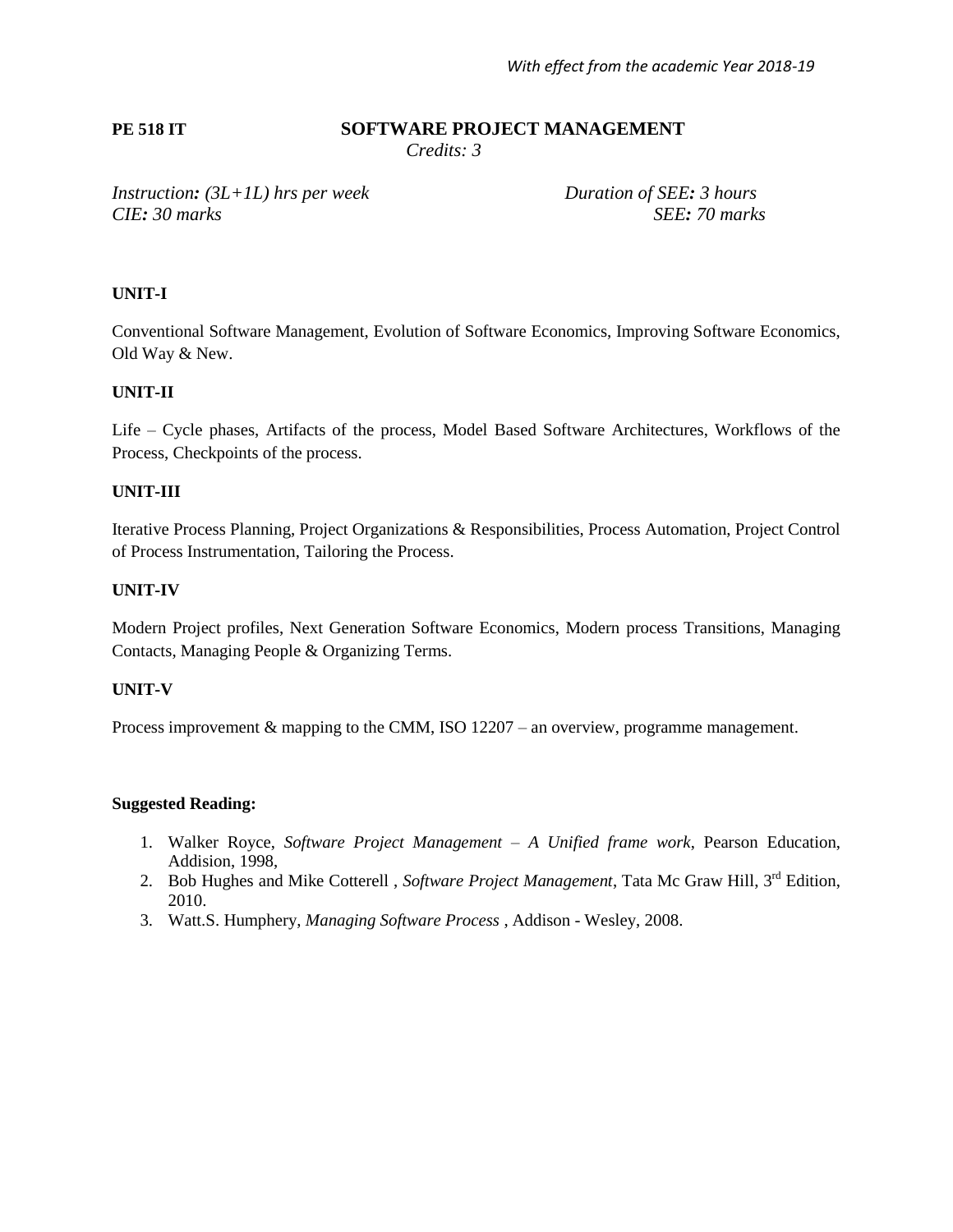## **PE 519 IT RICH INTERNET APPLICATIONS**

*Credits: 3*

*Instruction: (3L+1L) hrs per week Duration of SEE: 3 hours CIE: 30 marks SEE: 70 marks*

# **UNIT-I**

Web 2.0 Folksonomies and Web 2.0, Software as a service. Multiple delivery channels (Voice – VOXML, and ANT (HTML), Social Net working.

# **UNIT - II**

Client side programming – Overview of Java Script, Objects in Java Script, Regular expressions, Overview of XML, DTD and XML Schema, DOM and SAX Parsers,CSS,XSLT.

# **UNIT- III**

Web Services- SOA,SOAP,WSDL,REST Services. JSON Format- Ajax introduction, XML HTTP object comparison with I frames.

# **UNIT-IV**

Building Rich Internet Application- Flash Player, Flex framework, MXML introduction, Action Script Introduction, working with Action Script, Flex Data binding, Common UI Components using Datagrids. Tree controls, Pop up controls etc.

## **UNIT-V**

Mashup using Flex and Ajax. Web services in Flex. Semantic web(Web 3.0). Resource Description Frame work, use and examples, Ontologies, Web ontology language(OWL).

- 1. Ivan Bayross,Web Enabled Commercial Applicaton Development using HTML, DHTML, Javascript , Perl CGI ,BPB Publications, 2007.
- 2. Colin Moock, Essential Actionscript 3.0 , O"Reilly publications, 2007.
- 3. Steven Holzner, Ajax Bible Wiley India Edition, 2007.
- 4. Justin Gehtland et al, A Web 2.0 Primer Pragmatic Ajax, SPD Publications, 2006.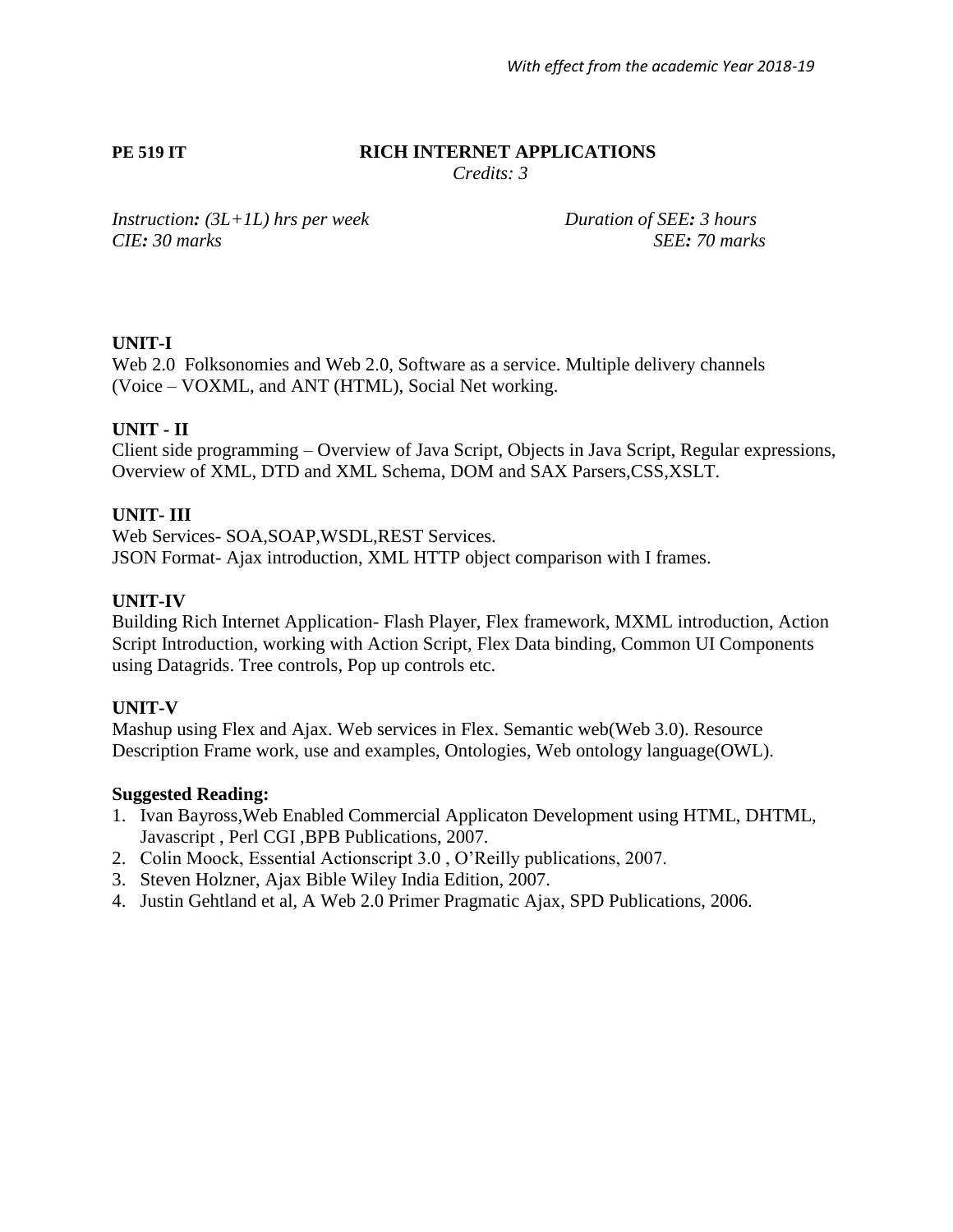*With effect from the academic Year 2018-19* **PE 520 IT SOFTWARE QUALITY AND TESTING**

 *Credits: 3*

*Instruction: (3L +1L) hrs per week Duration of SEE: 3 hours CIE: 30 marks SEE: 70 marks*

# **UNIT-I**

Software Quality, Quality Management, Software Quality Metrics, Product Quality Metrics, In Process Quality Maintenance, Examples.

## **UNIT - II**

Quality tools in Software Development, Seven Basic Tools, Check List, Pareto Diagram, Histogram, Run Charts, Scatter Diagram, Control Chart, Cause and Effect Diagram, Defect Removal, Effect Removal Effectiveness, Quality Planning, Cost Effectiveness of Phase Effect Removal.

## **UNIT – III**

Software Testing Background, Software Development Process, Realities of Software Testing, Examining the Specification, Testing the Software with Blinders on Examining the Code, Testing the Software with X-ray.

### **UNIT - IV**

Configuration Testing, Compatibility Testing, Usability Testing, Testing the Documentation, Website Testing, Automated Testing and Test Tools Bug Bashes and Beta Testing.

## **UNIT - V**

Planning Your Test Effort, Writing and Tracking Test Cases, Reporting Measuring SQA.

- 1. Stepen H. Khan, *Metrics and Models in Software Quality Engineering*, Pearson Education, India,1995.
- 2. Ron Patton, *Software Testing*, Sams Pubishing, 2001.
- 3. Boris Beizzer, *Software Testing Techniques*, Sams Pubishing, 2001.
- 4. Allan Gilles, *Software Quality Theory And Management*, Thomson International Press, 1997.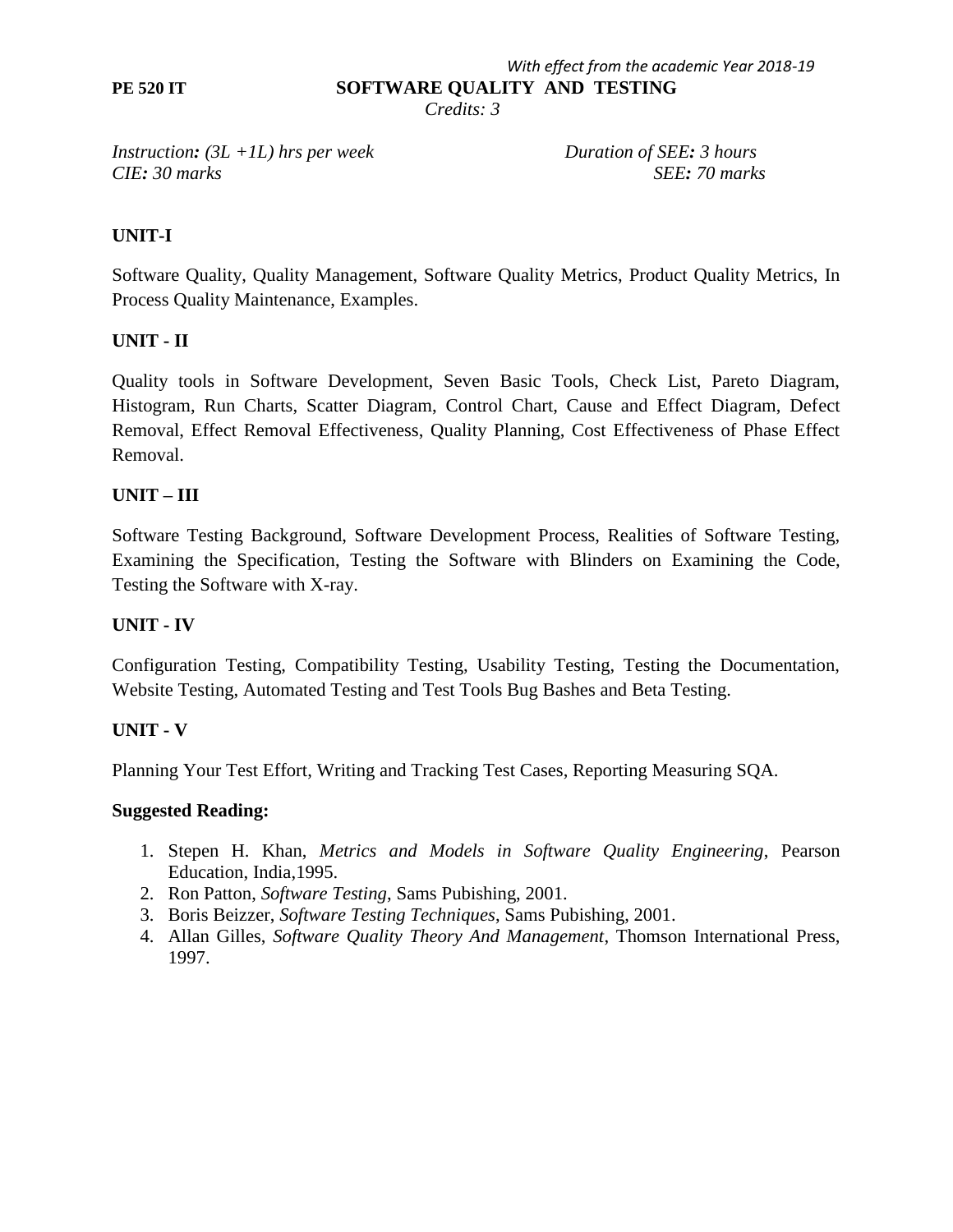# **PE 521 IT RESEARCH METHODOLOGY**

 *Credits: 3*

*Instruction:* (3L) hrs per week Duration of SEE: 3 hours *CIE: 30 marks SEE: 70 marks*

# **UNIT-I**

**Research Methodology :** Objectives and Motivation of Research, Types of Research, Research Approaches *,*Significance of Research, Research Methods Versus Methodology, Research and Scientific Method, Importance of Research Methodology, Research Process, Criteria of Good Research, Problems Encountered by Researchers in India, Benefits to the Society in general.

Defining the Research Problem: Definition of Research Problem, Problem Formulation, Necessity of Defining the Problem, Technique Involved in Defining a Problem.

# **UNIT-II**

Literature Survey : Importance of Literature Survey, Sources of Information, Assessment of Quality of Journals and Articles, Information through Internet.

**Literature Review :** Need of Review, Guidelines of Review, Record of Research Review.

# **UNIT-III**

**Research Design:** Meaning of Research Design, Need of Research Design, Features of a Good Design, Important Concepts Relating to Research Design, Different Research Designs, Basic Principles of Experimental Designs*,* Developing a Research Plan, Design of Experimental Setup, Use of Standards and Codes.

# **UNIT-IV**

Exploration of the Data, Description and Analysis of Data, Sample Design and Sampling, Role of Statistics for Data Analysis, Functions of Statistics, Estimates of Population, Parameters, Parametric V/s Non Parametric Methods, Descriptive Statistics, Points of Central Tendency, Measures of Variability, Measures of Relationship, Inferential Statistics-Estimation, Hypothesis Testing, Use of Statistical Software.

Data Analysis: Deterministic and random data, uncertainly analysis, tests for significance: Chisquare, student's 't' test Regression modeling, direct and interaction effects. ANOVA, F-test, Time Series analysis, Autocorrelation and autoregressive modeling.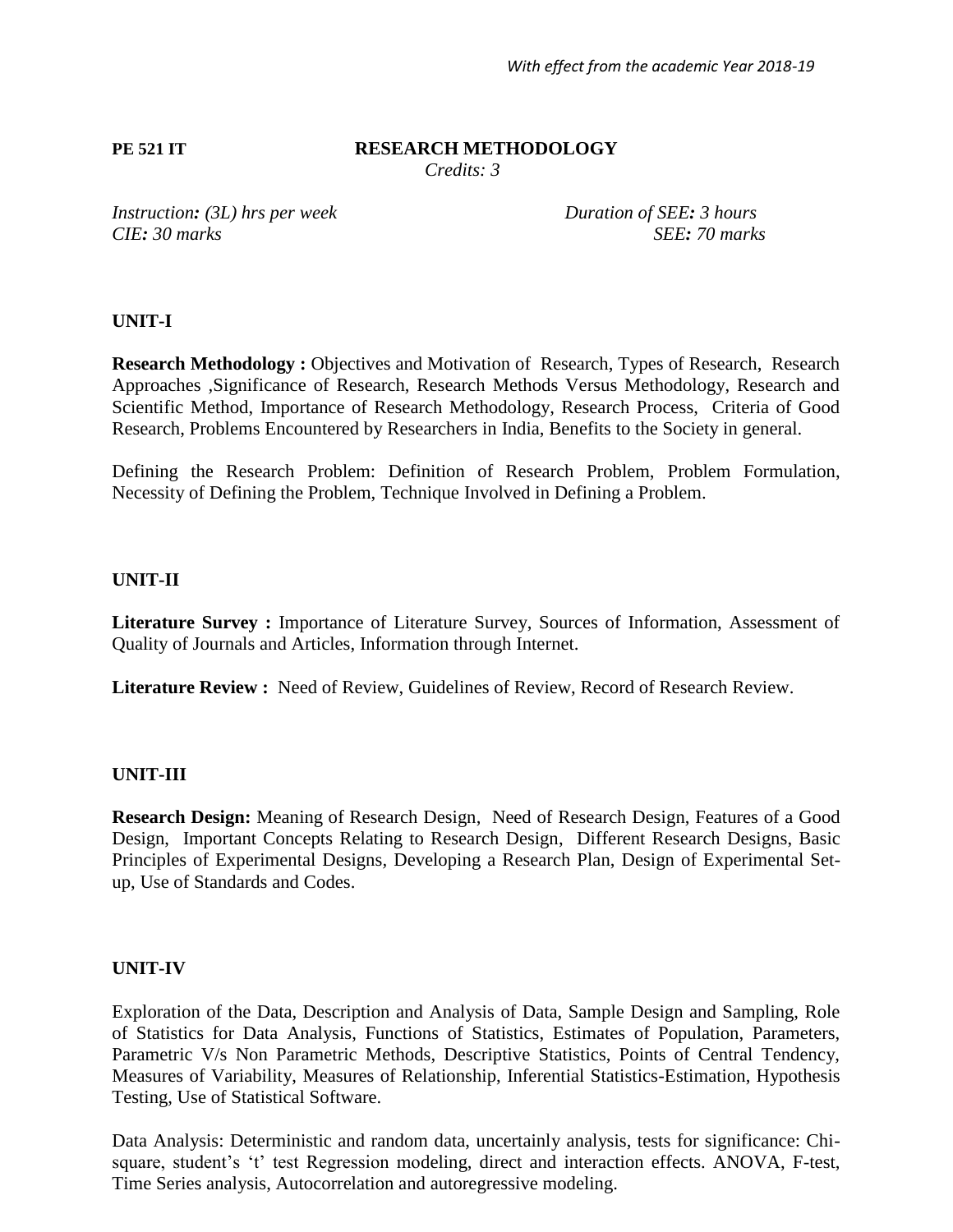# **UNIT-V:**

**Research Report Writing :** Format of the Research report, Style of writing report, References/ Bibliography / Webliography, Technical paper writing / Journal report writing.

**Research Proposal Preparation:** Writing a Research Proposal and Research Report, Writing a Research Grant Proposal.

- 1. C.R.Kothari, Research Methodology, Methods & Technique; New age International Publishers, 2004
- 2. R.Ganesan; Research Methodology for Engineers; MJP Publishers; Chennai, 2011.
- 3. Y.P.Agarwal; Statistical Methods; Concepts, Application and Computation; Sterling Publishers Pvt. Ltd; New Delhi; 2004
- 4. Dr.Vijay Upagade and Dr.Aravind Shende, Research Methodology, S.Chand & Company Ltd., New Delhi; 2009.
- 5. P.Ramdass and A Wilson Aruni; Research and Writing across the disciplines; MJP Publishers;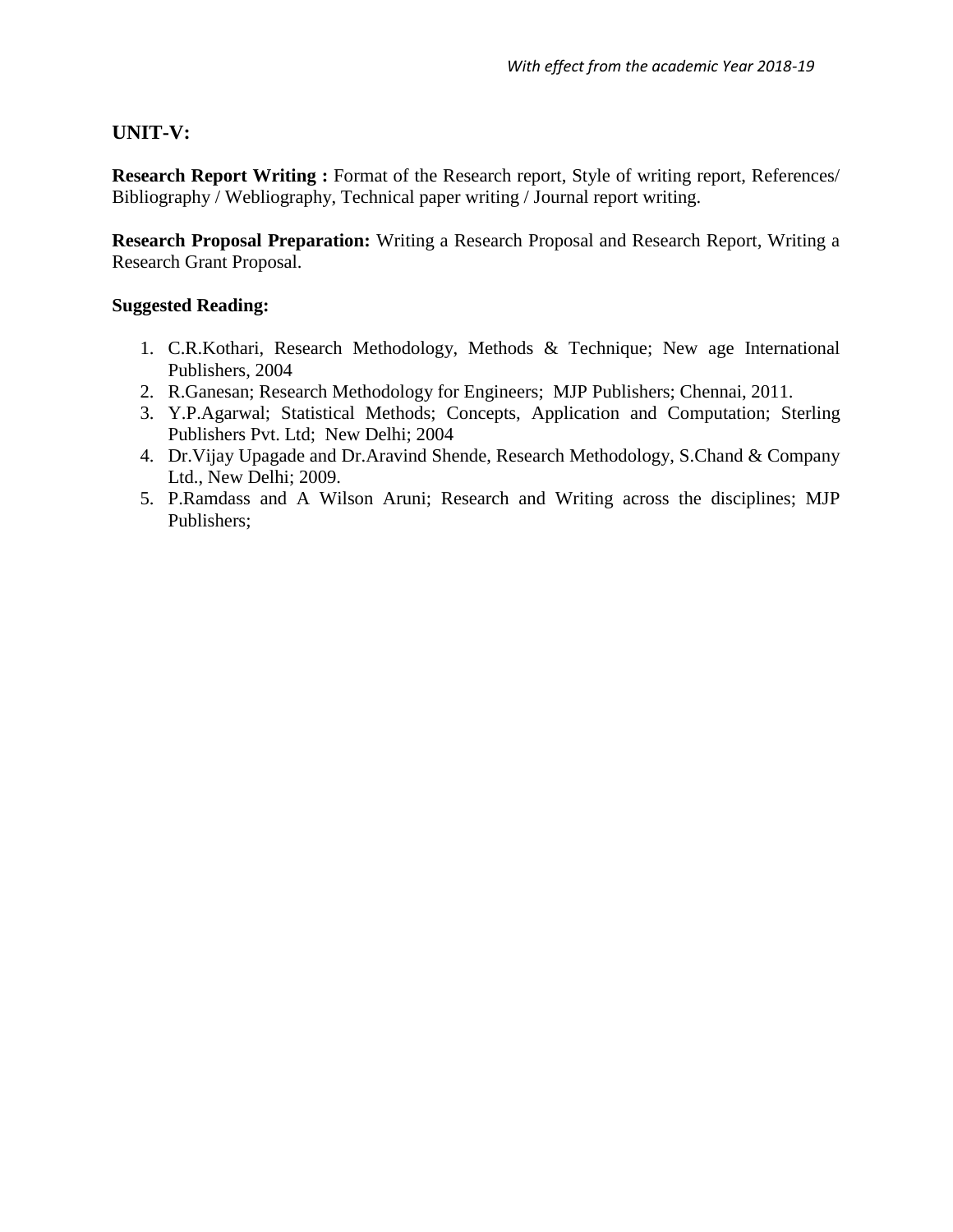# **PC 551 IT OBJECT ORIENTED SYSTEMS DESIGN LAB**  *Credits: 2*

*Instruction: (2 P) hrs per week Duration of SEE: 3 hours CIE: 25 marks SEE: 50 marks*

# **Students have to perform the following OOAD steps on a given**

Prepare the following documents for each experiment and develop the software using software Engineering methodology

- **1.Problem Analysis and Project Planning -**Thorough study of the problem Identify Project scope, Objectives and Infrastructure.
- **2. Software Requirement Analysis -** Describe the individual Phases/modules of the project and Identify deliverables.
- **3. Data Modelling - Use work products –** data dictionary, use case diagrams and activity diagrams, build and test class diagrams, sequence diagrams and add interface to class diagrams.
- **4. Software Development and Debugging –** implement the design by coding
- **5. Software Testing -** Prepare test plan, perform validation testing, coverage analysis, memory leaks, develop test case hierarchy, Site check and site monitor

#### **Sample Experiments: Academic domain**

- 1. Course Registration System
- 2. Student marks Analyzing System

## **Railway domain**

- 3. Online ticket reservation system
- 4. Platform assignment system for the trains in a railway station

#### **Medicine domain**

- 5. Expert system to prescribe the medicines for the given symptoms
- 6. Remote computer monitoring

#### **Finance domain**

- 7. ATM system
- 8. Stock maintenance

# **Human Resource** M**anagement**

9. Quiz System

10. E-mail Client system

## **SOFTWARE REQUIRED:**

**Open source Tools:** StarUML / UMLGraph / Topcased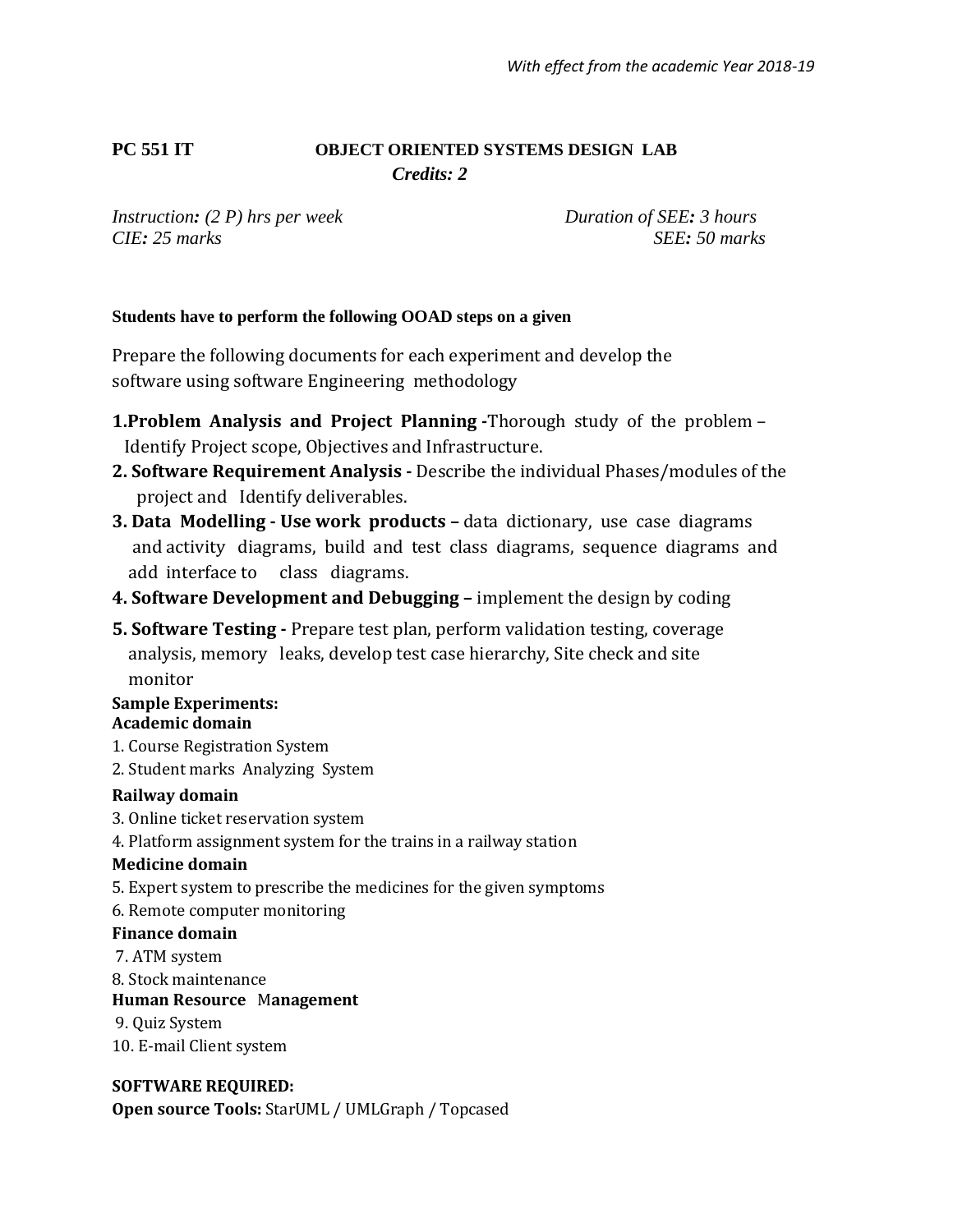## **PC 552 IT BIG DATA ANALYTICS LAB** *Credits: 2*

#### *Instruction:* (2 P) hrs per week Duration of SEE: 3 hours *CIE: 25 marks SEE: 50 marks*

**1.** (i) Perform setting up and Installing Hadoop in its three operating modes:

Standalone,

Pseudo distributed,

Fully distributed

(ii)Use web based tools to monitor your Hadoop setup.

**2.** Implement the following file management tasks in Hadoop:

Adding files and directories

Retrieving files

Deleting files

- **3.** Run a basic Word Count Map Reduce program to understand Map Reduce Paradigm.
- **4.** Write a Map Reduce program that mines weather data. Weather sensors collecting data every hour at many locations across the globe gather a large volume of log data, which is a good candidate for analysis with MapReduce, since it is semi structured and record-oriented.
- **5.** Implement Matrix Multiplication with Hadoop Map Reduce
- 6. Install and Run Pig then write Pig Latin scripts to sort, group, join, project, and filter your data.
- 7. Install and Run Hive then use Hive to create, alter, and drop databases, tables, views, functions,

and indexes.